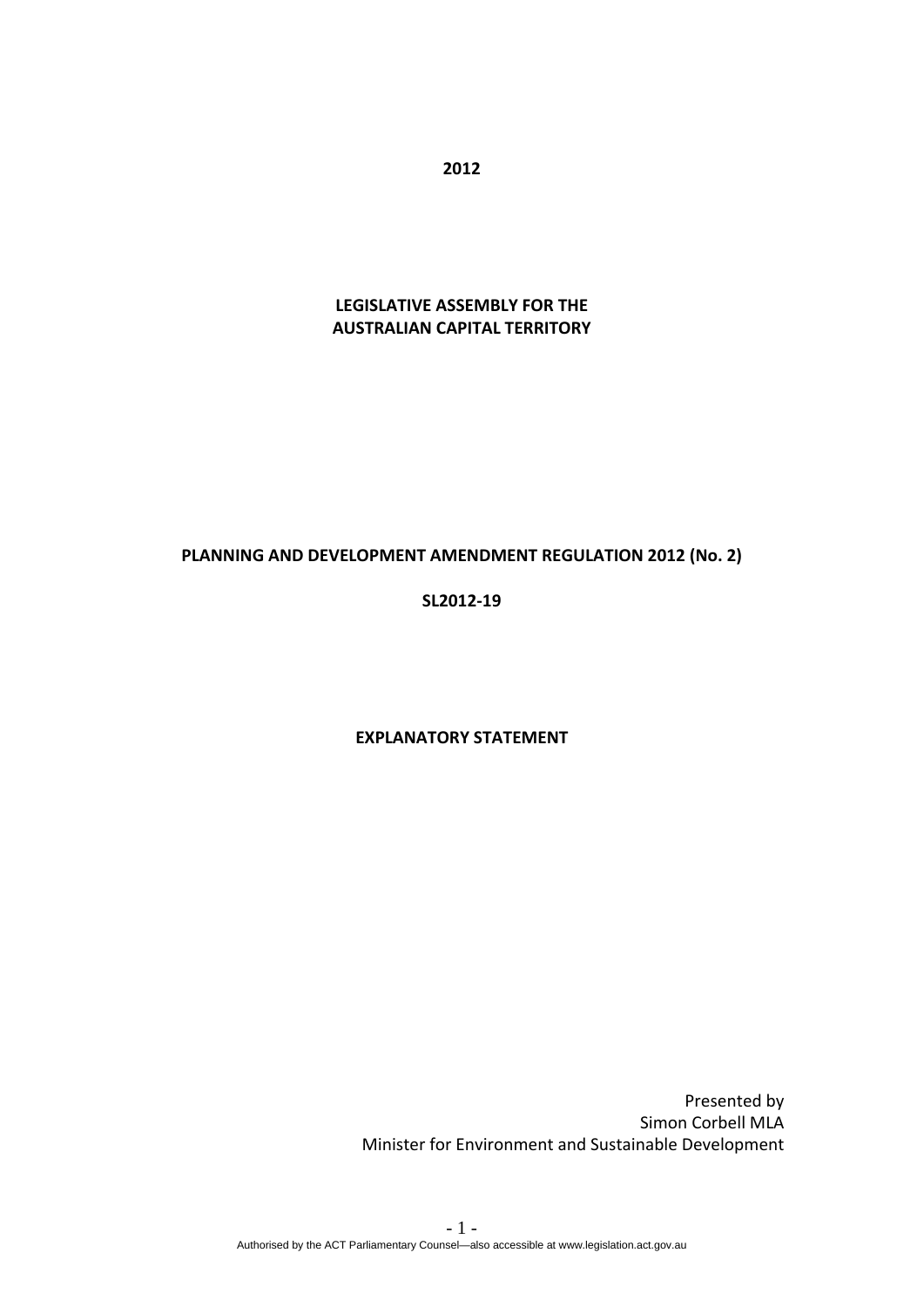### **EXPLANATORY STATEMENT**

This explanatory statement relates to the *Planning and Development Amendment Regulation 2012 (No 2)*.

## **Background**

In 2010 the *Planning and Development (Environmental Impact Statements) Amendment Bill 2010* (the EIS bill) amended the *Planning and Development Act 2007* (the Act) as a result of decisions taken by the ACT Government in November 2009 and February 2010. This followed a joint review by the Government's Economic Stimulus Taskforce and ACT Planning and Land Authority (ACTPLA) of the operation of schedule 4 of the Act. Schedule 4 sets out the types of development activities and associated thresholds which are the 'triggers' for an EIS.

A central purpose of the EIS bill was to enable projects which were unlikely to have a significant environmental impact to be assessed in the merit track rather than the impact track. This helped reduce costs of delivering, in a timely manner, important land release projects and associated infrastructure to the Canberra community.

The EIS bill delivered this outcome in part through amendment to schedule 4 of the Act. Schedule 4 sets out the activities, areas and processes i.e. the *triggers* to define if a development proposal requires an EIS.

The EIS bill refined these triggers to ensure that only proposals, likely to have a significant environmental impact, were assessed in the impact track and required an EIS. Conversely, a number of triggers were removed or adjusted meaning that proposals that had been required to be assessed in the impact track could now be assessed in the merit track.

The resulting amendments, made through the EIS bill balanced the need to achieve sustainable development for the ACT while at the same time keeping in place strong protections for the natural environment.

### **Overview**

The amending regulation prescribes an amount under the Act, schedule 4, part 4.2, item 2, column 2, paragraph (c) (i) (A). This provision provides that a regulation may prescribe an amount for the purposes of the schedule.

This means that a regulation can prescribe how much capacity an electricity generating station may be capable of supplying before the need for impact track, including an environmental impact statement (EIS), assessment is triggered. The amending regulation prescribes two amounts:

 more than 10MW if the source of energy to generate the electricity is gas or a combination of gas and another source.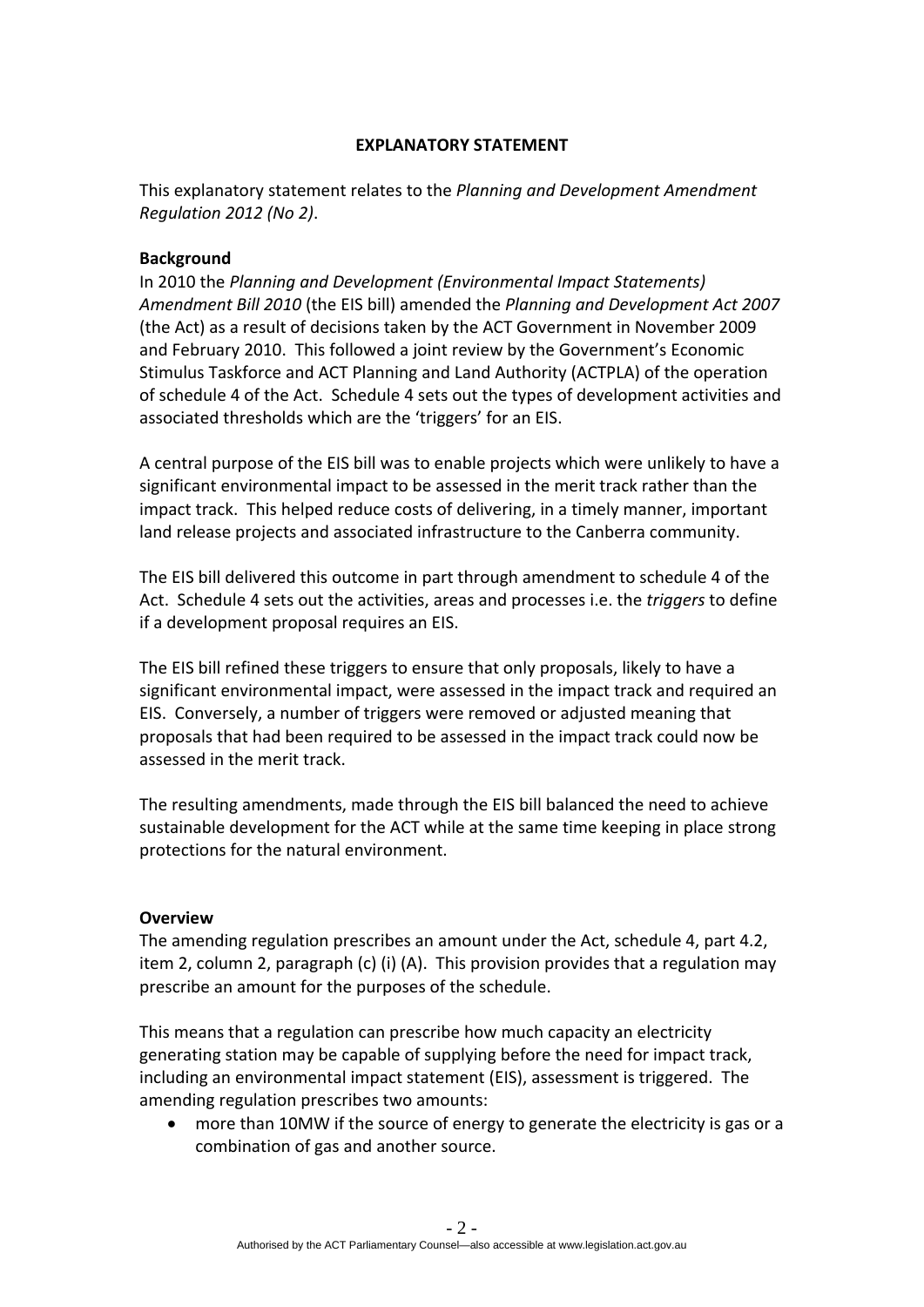more than 20MW if the source of energy is renewable *i.e.* wind, solar, hydro, biomass or geothermal.

In this way the proposed law is responding to the Government's clear commitment to encourage the use of renewable and environmentally friendly resources for the generation of electricity and provides a second but lesser degree of support for the use of gas as an energy source over other non‐renewable and less environmentally friendly energy sources such as brown coal.

The 10MW threshold for gas based electricity generators responds to the ACT Sustainable Energy Policy 2011‐2020, which recognises that cogeneration and trigeneration technologies are an important potential contributor to the Territory's greenhouse gas reduction objectives and in reducing costs to energy users in the Territory.

A more than 10MW threshold has been set so as to not impose unreasonable costs on the developers of these technologies at the small‐scale, while recognising that the community has an interest in ensuring that any medium to utility-scale deployment of gas generation technologies in the Territory are subject to a comprehensive assessment of their environmental impacts (including consultation with the community).

The 20MW threshold for renewable energy sources is consistent with the Government's clear commitment to the promotion of renewable energy sources. In particular the more than 20MW threshold will help to ensure that the objectives of the *Electricity Feed‐in (Large‐scale Renewable Energy Generation) Act 2011* (the Electricity Feed‐in Act) are not impeded. These objectives are to:

- (a) promote the establishment of large‐scale facilities for the generation of electricity from a range of renewable energy sources in the Australian capital region;
- (b) promote the development of the renewable energy generation industry in the ACT and Australia consistent with the development of a national electricity market;
- (c) reduce the ACT's contribution to greenhouse gas emissions and help achieve targets to reduce the ACT's greenhouse gas emissions; and
- (d) address the need for urgent action to be taken to reduce reliance on non‐ renewable energy sources while minimising the cost to electricity consumers.

The net effect of the amendment proposed is that a development proposal for an electricity generating station, capable of supplying anywhere between 1 and 20 MW of electricity, will be assessed in the merit track.

Because the issue of whether or not a development proposal should be subject to an EIS is an important community and planning issue it is appropriate to explain the history of previous thresholds.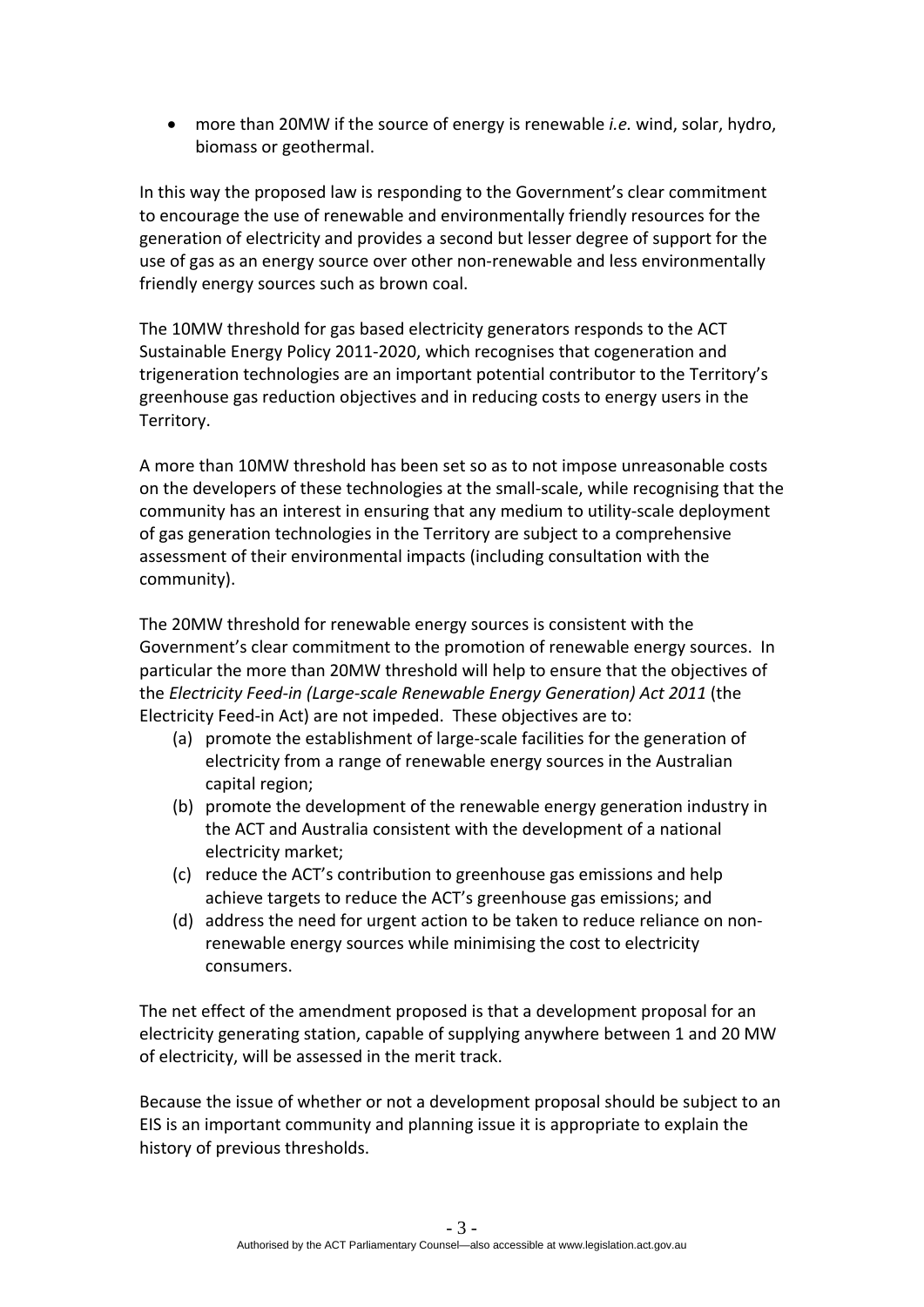The *Planning and Development Act 2007* (the P&D Act) put in place a new framework for the consideration of environmental impacts of a development proposal and listed in schedule 4 those activities that required an EIS. The thresholds were overly complex and difficult to understand. In particular part 4.2, item 2 identified the activity of electricity generation as:

"proposal for electricity generation works or distribution corridor, including a proposal including all or any of the following:

- (a) transmission line corridor construction, or realignment works, outside an existing corridor that are intended to carry transmission lines with a voltage of 132kV or more;
- (b) a hydroelectric facility that requires a new dam, weir or inter‐valley transfer of water and that will generate 1 megawatt or more of electrical power;
- (c) a wind farm that will consist of 5 or more turbines or will generate 5 megawatts or more of electrical power;
- (d) an electricity generating station that will supply 30 megawatts or more of electrical power;
- (e) an electricity generating station if the temperature of water released from the station into a body of water (other than an artificial body of water) is likely to vary by more than 2°C from the ambient temperature of the receiving water

The *Planning and Development (Environmental Impact Statements) Amendment Act 2010* (the EIS Act) (effective 1 February 2011) put in place the current framework by amending the schedule. The framework reflects extensive consultations and negotiations between the ACT Greens MLAs and other ACT government directorates and drew on the expertise and operational experience of the Environmental and Sustainable Development Directorate (known formerly as ACT Planning and Land Authority) and reflects the latest environmental planning and assessment principles.

The amendments simplified the identification of the activity of *electricity generation* and provided the capacity to prescribe thresholds that could deliver policy outcomes such as electricity generation using renewable energy e.g. solar, as well as being able to prescribe the threshold for a proposal in a particular location or of a particular kind or of a particular nature. Where no threshold is prescribed the framework provides a default (4MW) threshold.

Development applications in the merit track must attach an assessment against the relevant rules and relevant criteria in the Territory Plan and other matters as required under s139 including, if required, a formal assessment of environmental effects. For example, this is required for merit assessments under the Non‐Urban Zones Development Code in the Territory Plan, which applies to development in the rural, broad‐acre, river corridor, mountains, and bushland, hills, ridges and buffer zones.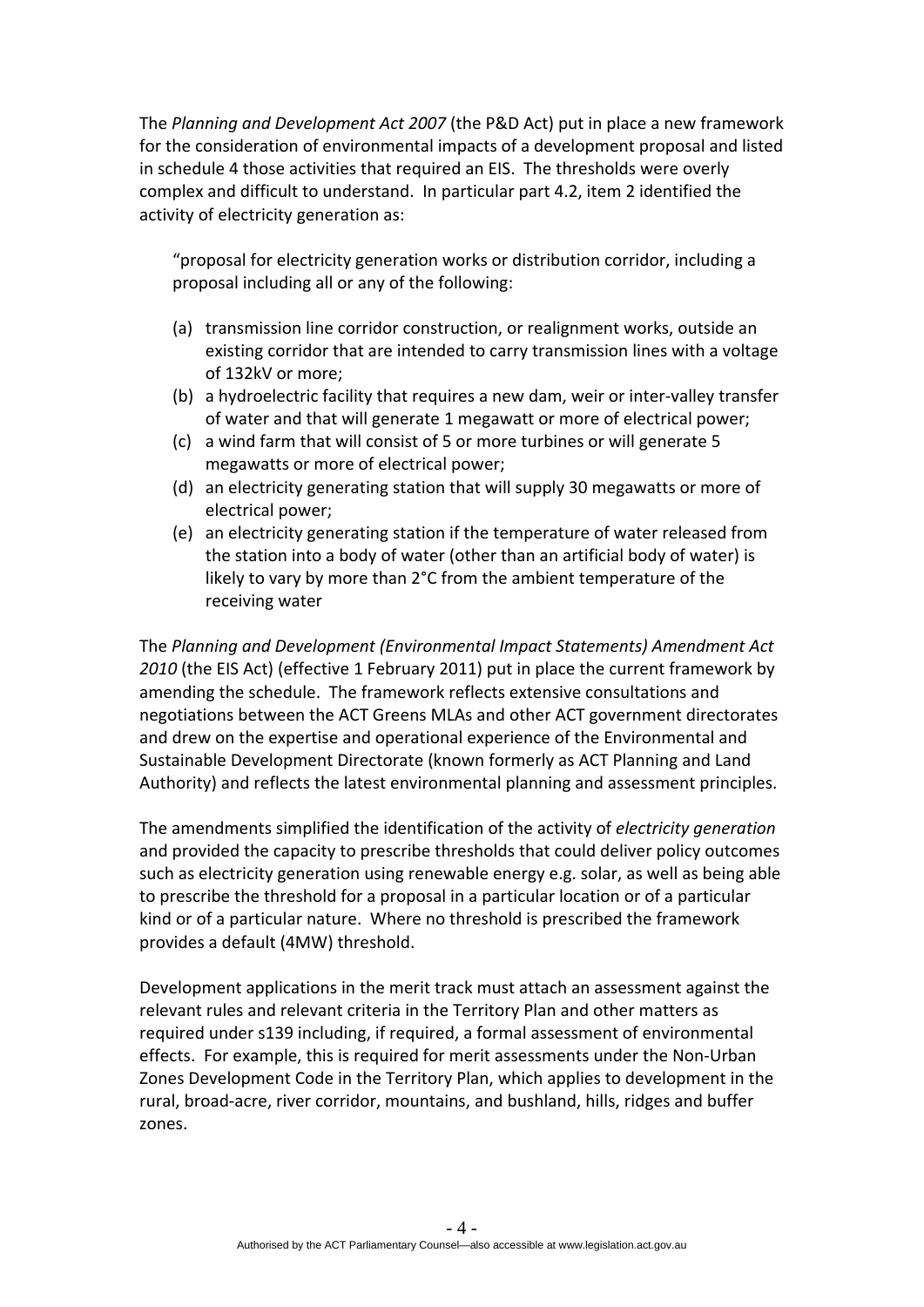The amendment, proposed by the regulation, does not impact on other items in the schedule. In this way a proposal would need to not trigger any other item in the schedule to be assessed (or remain) in the merit track. If the proposal does trigger one of the other items in the schedule the proposal will be assessed in the impact track irrespective of how much capacity the proposal is for. In this way other environmental triggers are protected.

A regulatory impact statement (available on the ACT Legislation Register) has been prepared for the amending regulation and explores the options considered and the benefits of the amending regulation.

The EIS Act anticipated that a regulation could prescribe an amount for the purposes of item 2, column 2, paragraph (c) (i) (A). The capacity of the Act to provide this type of capacity has been agreed to by the ACT Legislative Assembly and scrutinised by the Standing Committee on Justice and Community Safety (performing the duties of a scrutiny of bills and subordinate legislation committee) has considered the EIS Bill. The Committee did not identify any issues with the capacity for a regulation to prescribe things, for example thresholds.